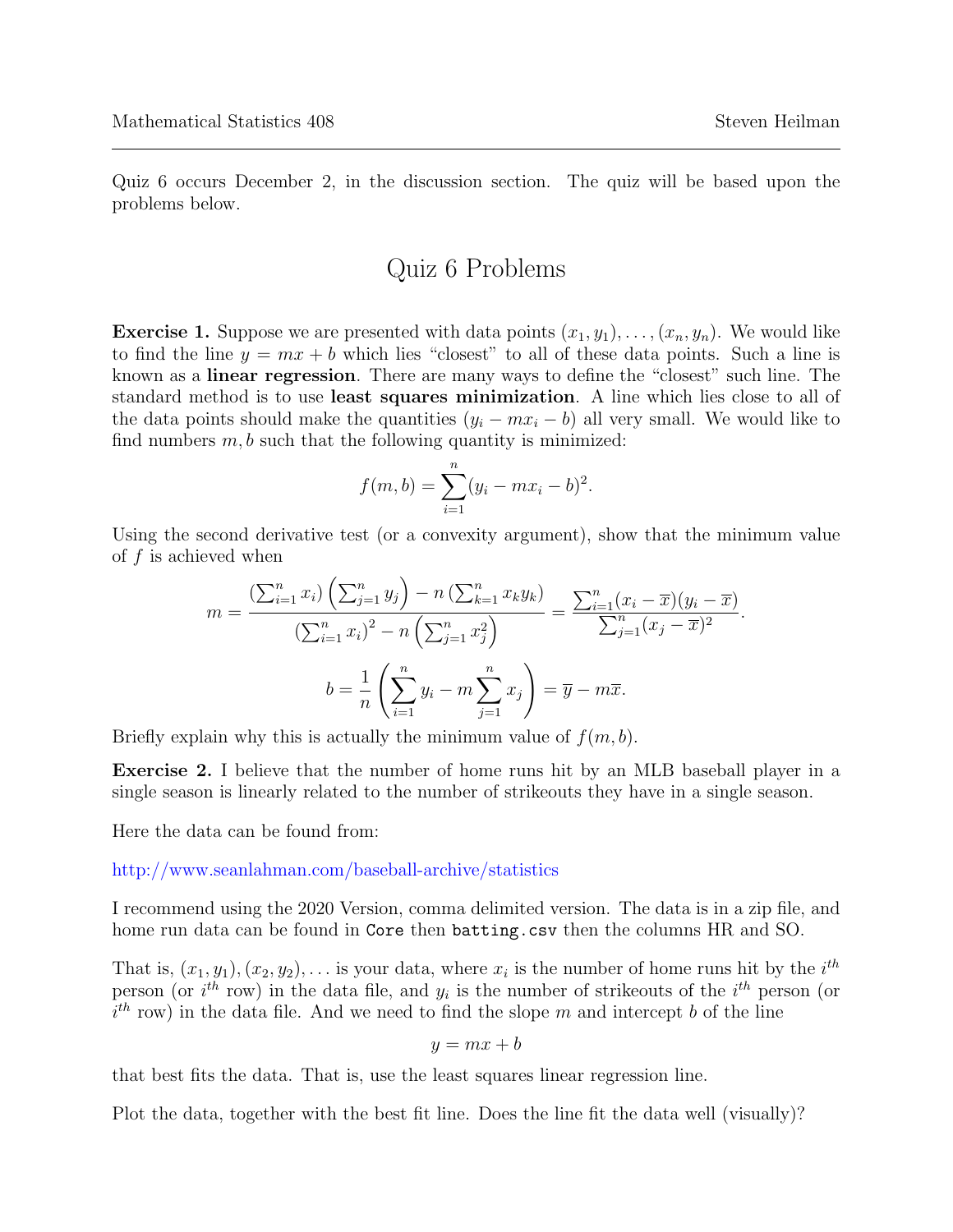As a test of goodness of fit, compute the quantity

$$
\frac{1}{n}\sum_{i=1}^{n}\phi(y_i - [mx_i + b])
$$

where  $\phi(t) = 1 - e^{-t^2/10}$  for all  $t \in \mathbb{R}$ , and n is the number of data points. (Note that  $\phi(0) = 0$  and  $\lim_{t\to\pm\infty} \phi(t) = 1$ .) (This quantity is therefore between 0 and 1.) Is this quantity close to 0?

Do all above steps again for the following different statement:

I also believe that the number of stolen bases an MLB baseball player in a single season is linearly related to the number of hits they have in a single season (see the columns SB and  $H$ ).

Finally, do all above steps again for the following statement:

I also believe that the number of hits of an MLB baseball player in a single season is approximately a constant plus the square of the number of doubles they have in a single season (see the columns 2B and H). That is,  $(x_1, y_1), (x_2, y_2), \ldots$  is your data, where  $y_i$  is the number of hits by the  $i^{th}$  person (or  $i^{th}$  row) in the data file, and  $x_i$  is the number of doubles of the  $i^{th}$ person (or  $i^{th}$  row) in the data file. And we need to find the parameters  $m, b$  of the parabola

$$
y = mx^2 + b
$$

that best fits the data. That is, use the least squares linear regression of  $m, b$ .

As a test of goodness of fit, compute the quantity

$$
\frac{1}{n}\sum_{i=1}^{n}\phi(y_i - [mx_i^2 + b])
$$

where  $\phi(t) = 1 - e^{-t^2/10}$  for all  $t \in \mathbb{R}$ , and n is the number of data points. (Note that  $\phi(0) = 0$  and  $\lim_{t\to+\infty} \phi(t) = 1$ .) (This quantity is therefore between 0 and 1.) Is this quantity close to 0?

Exercise 3. Suppose you have three vegetarian turkeys with numerical "quality" values of

$$
Y_i = \beta_1 + \varepsilon_i, \qquad \forall \, 1 \le i \le 3
$$

Suppose you have three vegetarian turkeys with numerical "quality" values of

$$
Y_i = \beta_2 + \varepsilon_i, \qquad \forall \, 4 \le i \le 6
$$

And suppose you have three vegetarian turkeys with numerical "quality" values of

$$
Y_i = \beta_3 + \varepsilon_i, \qquad \forall \, 7 \le i \le 9.
$$

Here  $\varepsilon_1,\ldots,\varepsilon_9$  are i.i.d. Gaussians with mean zero and unknown variance  $\sigma^2 > 0$ , and  $\beta_1, \beta_2, \beta_3 \in \mathbf{R}$  are unknown.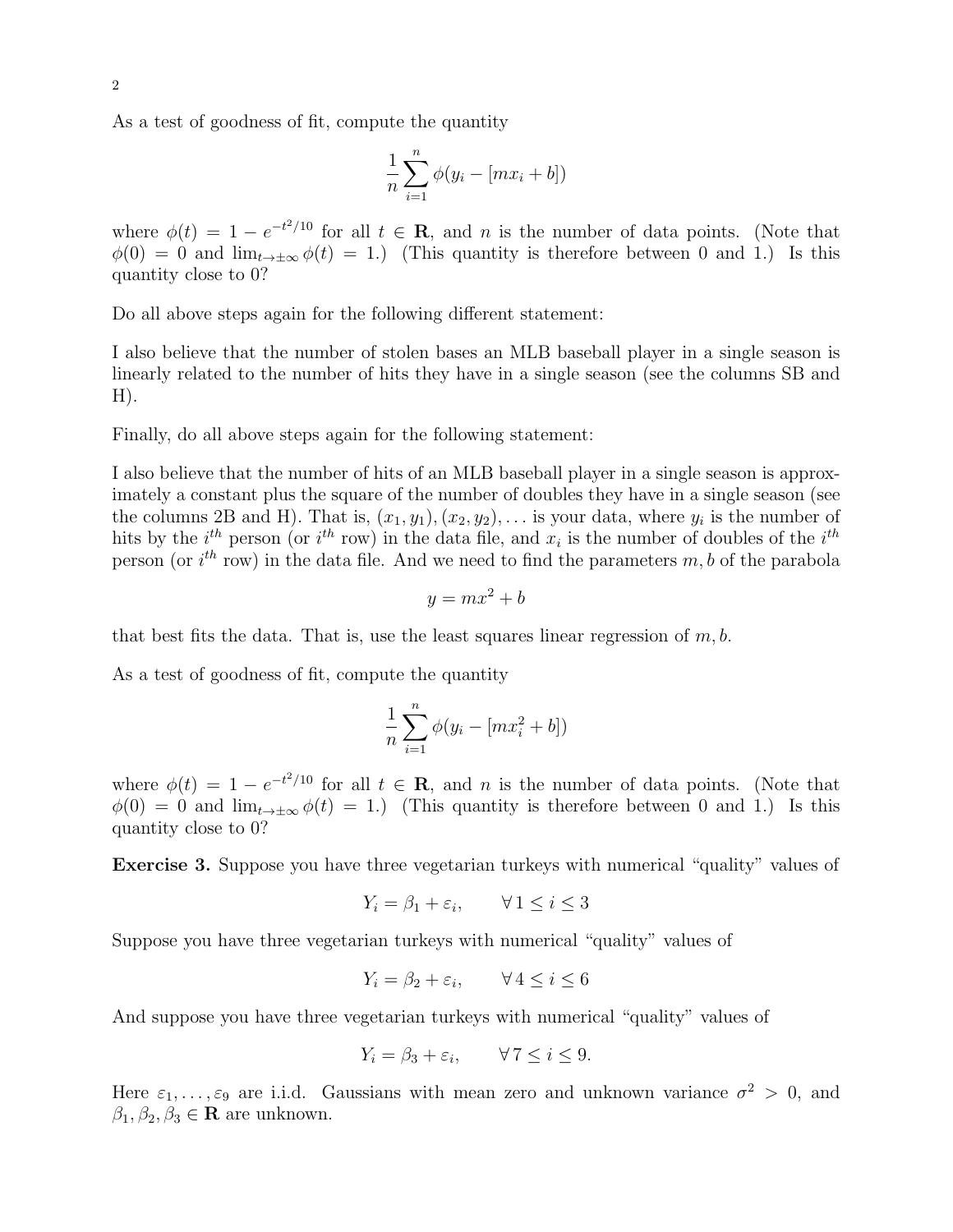In order to test the null hypothesis that  $\beta_1 = \beta_2 = \beta_3$ , we perform the F test, i.e. we evaluate

$$
F := \sup_{c_1, \dots, c_3 \in \mathbf{R}: \sum_{i=1}^3 c_i = 0} \frac{\left(\sum_{j=1}^3 c_j \overline{Y}_j - \sum_{j=1}^3 c_j \beta_j\right)^2}{S^2 \sum_{j=1}^3 \frac{c_j^2}{3}}
$$

Report a *p*-value for  $F$  for the observation that:

 $Y_1 = 5, Y_2 = 6, Y_3 = 7$  $Y_4 = 5, Y_5 = 5, Y_6 = 5$  $Y_7 = 6, Y_8 = 7, Y_9 = 8.$ 

Do you have confidence in accepting the null hypothesis?

Exercise 4. Let

$$
h(x) := \frac{1}{1 + e^{-x}}, \qquad \forall \, x \in \mathbf{R}.
$$

Fix  $x \in \mathbf{R}$  and  $y \in [0, 1]$ . Define  $t: \mathbf{R}^2 \to \mathbf{R}$  by

$$
t(a, b) := \log ([h(ax + b)]^{y} [1 - h(ax + b)]^{1-y}), \qquad \forall a, b \in \mathbf{R}.
$$

Show that t is concave. Conclude that t has at most one global maximum.

Exercise 5. Consider the following table with turkey data. We have 8 (vegetarian) turkeys, with various temperatures x (Fahrenheit), and the status  $y$  of each turkey is cooked (corresponding to a value of  $y = 1$ ) or not cooked (corresponding to a value of  $y = 0$ ). Using logistic regression, find  $a, b \in \mathbf{R}$ , i.e. find a function

$$
h(ax + b)
$$

that best fits your data, where  $h(t) = 1/(1 + e^{-t})$  for all  $t \in \mathbb{R}$ .

That is, given a temperature x,  $h(ax + b)$  should be close to 1 when the turkey is cooked, and  $h(ax + b)$  should be close to 0 when the turkey is not cooked.

| Turkey         |     | Temperature Done? Yes or no. |
|----------------|-----|------------------------------|
|                | 140 | $\mathbf{n}$                 |
| $\overline{2}$ | 145 | no                           |
| 3              | 150 | $\mathbf{n}$                 |
| $\overline{4}$ | 155 | yes                          |
| $\overline{5}$ | 160 | no                           |
| 6              | 165 | yes                          |
|                | 170 | yes                          |
|                | 175 | yes                          |

**Exercise 6** (Optional). Suppose  $\beta \in \mathbb{R}^m$  is an unknown vector, and A is a known  $m \times n$ real matrix. Let  $\varepsilon \in \mathbb{R}^n$  be a vector of i.i.d. standard Gaussian random variables. Our observation is  $Y := A\beta + \varepsilon$ , and the goal is to recover the unknown vector w. In linear least squares regression, we try to determine the best linear relationship  $w$  between the rows of  $A$